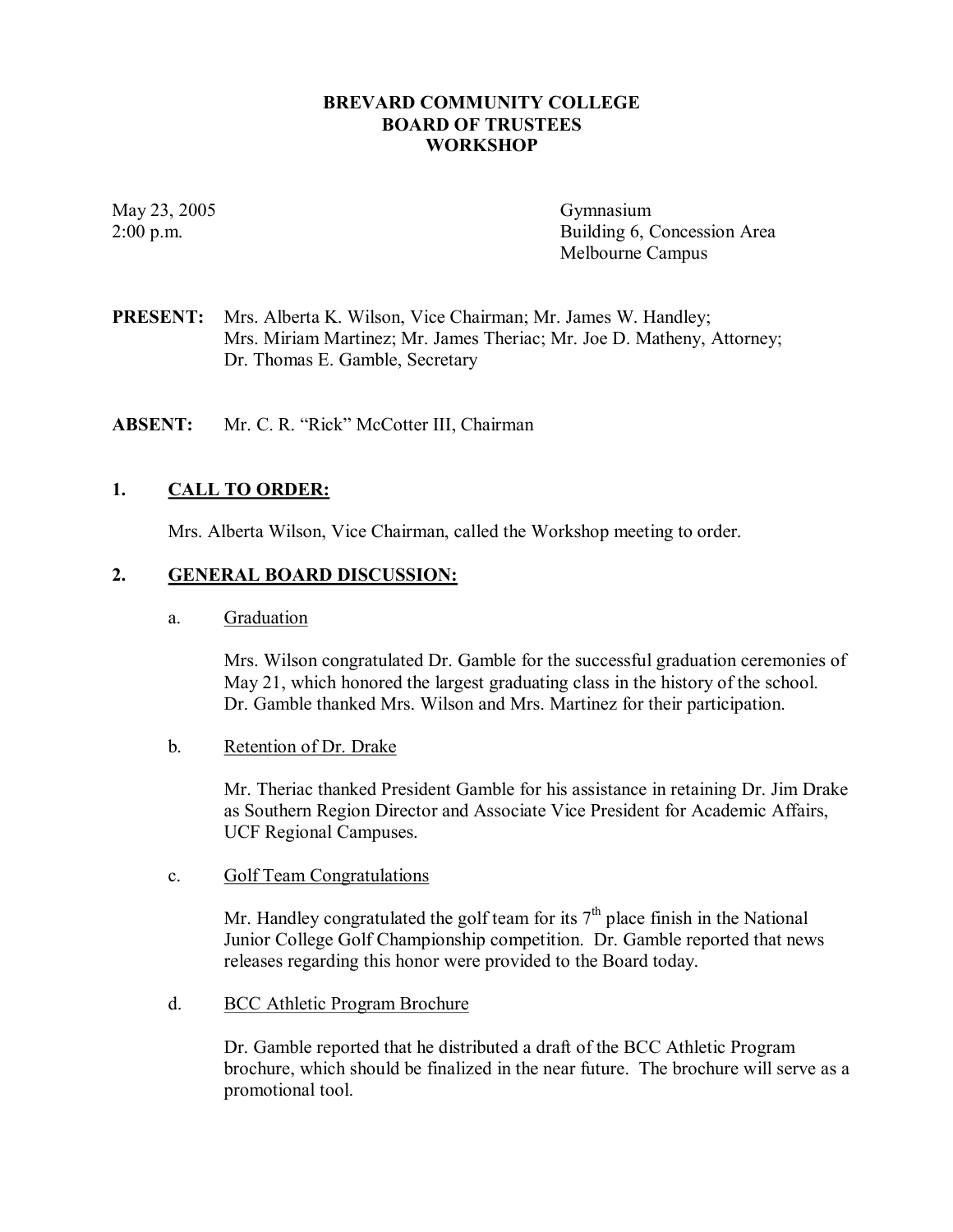Board of Trustees Workshop May 23, 2005 Page  $-2$ -

### e. International Program Opportunity

Mr. Handley reported he has learned there is an international program "First" that may be locating to Brevard County, and will be looking for approximately 1800 square feet of space for four full-time staff and their operation. Mr. Handley reported his understanding that the organization brings approximately 3500 high school students together each year for science related activities. As a result, the association with a college would be beneficial, perhaps at the AMF or Planetarium. Mr. Handley will provide details to Dr. Gamble's further exploration and report back to the Board.

## f. Executive Session

Dr. Gamble called for an Executive Session and read the following statement: "At this time, the Board will engage in a strategy session relative to collective bargaining. This is an Executive Session closed and exempt from the Florida Sunshine Law and is for the express purpose of discussions between the College President and the Board of Trustees as the Public Employer."

The session was conducted between 2:20 and 3:10 p.m.

## **3. BUDGET REVIEW/DISCUSSION:**

Mr. Al Little, Vice President, Finance and Administrative Services, reported on the proposed operating budget for the fiscal year ending June 30, 2006. He stated the state funding, which is the major source of college operating funds, increased by 4.17%, which was lower than last year based on "relative need" according to the state distribution formula. He further reported that the actual total revenue increase to the budget is only 2.84% due to adjustments to earlier IBT&CE fee revenue to more realistic projections.

Mr. Little reported that the legislature approved two fee increases for 2005-06; to increase tuition rates by 5% as well as a \$2 per credit hour increase to the Capital Improvement Fee (CIF). These increases represent less than an 8% increase to credit programs. He further noted that Post Secondary Adult Vocation and Vocational Prep classes will increase 5%. He reported that although increases to students are avoided, the increases are deemed necessary and are nationally comparable.

Mr. Little discussed budget expenditures and how the budget fits within the goals and objectives of the college strategic plan, to include improved recruitment and retention rates and student services.

Mr. Little reported that budget surplus from decreased operating expenses the past year were redistributed to allow for a small cost-of-living increase to employees.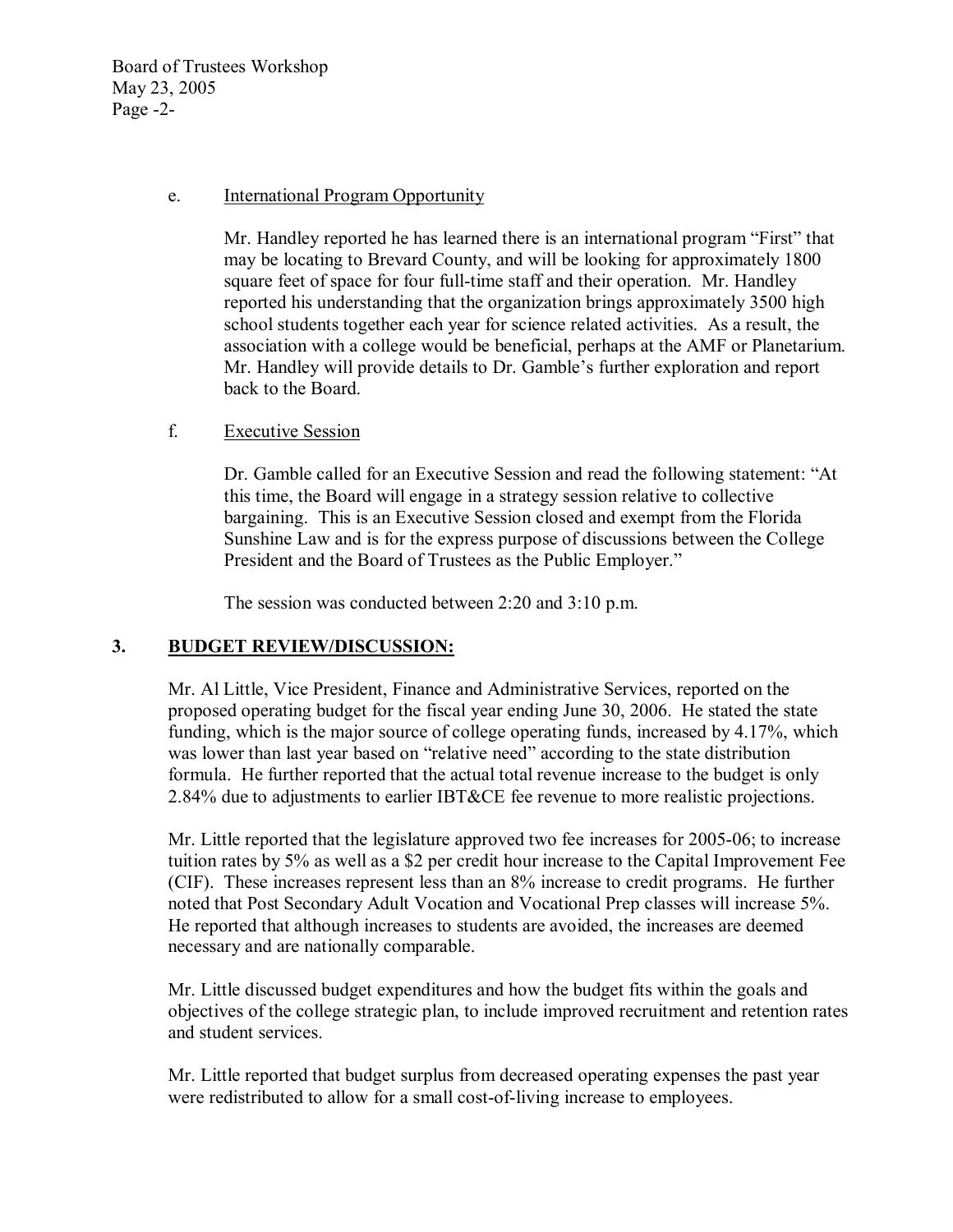Board of Trustees Workshop May 23, 2005 Page  $-3$ -

> He summarized by reporting that revenues increased moderately from the past year and that emphasis was given to strengthening academic programs and improving student services in concert with the strategic planning process.

## **4. POLICY GOVERNANCE:**

Mrs. Martinez reported that edited sections of the Policy Governance Manual were distributed to the Board printed on yellow paper. She reported that she found only minor problems upon her review, mostly grammatical in nature. However, she asked for clarification of the hazing examples listed on page 26. Mrs. Oglesby, Vice President, Human Resources, reported that hazing is defined as any activity that demeans or demoralizes an individual. Dr. Jeff Spoeri, Executive Director, BCC Foundation, reported that hazing is a criminal act in Florida and 42 other states and therefore any activity which could be classified as demeaning is forbidden. In addition, items such as scavenger hunts have been added as they may be demoralizing in addition to creating liability issues in school sanctioned activities. The Board concurred that the section should remain as written.

Mr. Matheny reported that Section 200.6 which annotated the college leave policy has now been eliminated and Section 300.6 was added which specifies that the President of the College has the authority and obligation to establish and oversee personnel policies and procedures. Mrs. Martinez concurred, but recommended that the listing found in paragraph 2, page 43 should be listed in bullet-type format for easier reading. Dr. Gamble reported the specific policies will be published in the College Rules/Procedures Manual.

Mrs. Martinez reported that the Policy Governance Book is complete and should be ready for Board approval. Dr. Gamble reported that Mr. McCotter had confirmed his support of the Policy Governance Manual in a telephone conference prior to the meeting. Mrs. Martinez recognized the Trustees' support and assistance in this process and made the recommendation to have future meetings limited to  $3:00 - 4:00$  p.m. The Board concurred and thanked her for her guidance in refining the Policy Governance Manual.

## **5. BRIEFING OF ATHLETICS PROGRAM/TOUR OF THE GYMNASIUM**

Coach Ernie Rosseau, Athletic Director, reported on the Athletic Department, and the many improvements which have been made in the past two years. He introduced the coaches and season highlights, as follows: Golf Coach, Jamie Howell, Men's Baseball Coach, Ernie Rosseau; Women's Softball Coach, Ed Yanes; Women's Volleyball Coach, Linda Gomez; Women's Basketball Coach, Vanessa Santiago; and reported the Men's Basketball team will be led by Coach Terry Parks, who was recently hired by the college.

Coach Rosseau reported that the sports programs will be recruiting local talent and that support by many entities is an important part in the improvement and growing success of the Athletic Department.

Coach Rosseau provided a brief tour of the athletic facilities.